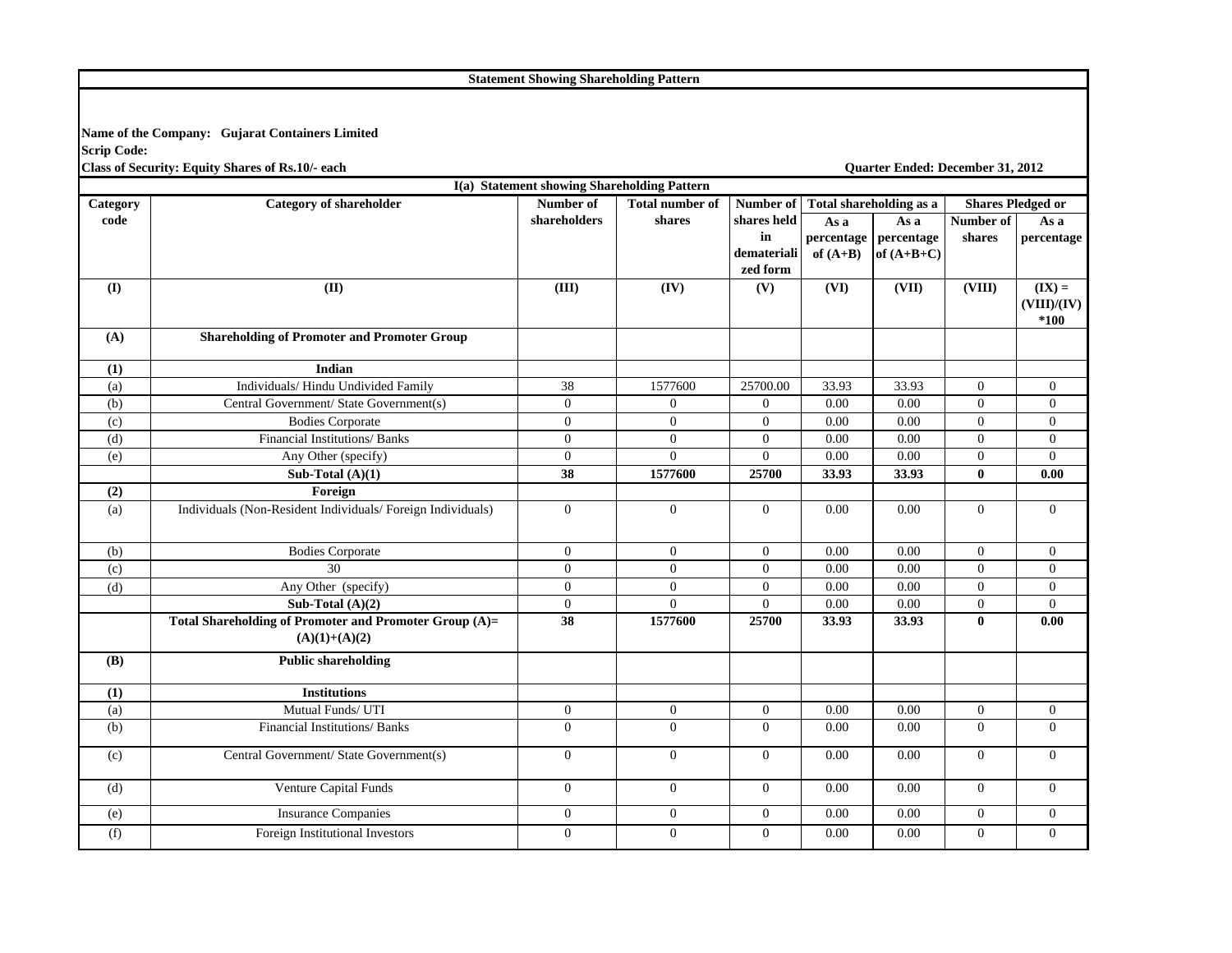| (g) | Foreign Venture Capital Investors                                                     | $\mathbf{0}$ | $\overline{0}$ | $\overline{0}$ | 0.00   | 0.00   | 0              | $\mathbf{0}$ |
|-----|---------------------------------------------------------------------------------------|--------------|----------------|----------------|--------|--------|----------------|--------------|
| (h) | Any Other                                                                             | $\mathbf{0}$ | $\mathbf{0}$   | $\overline{0}$ | 0.00   | 0.00   | $\overline{0}$ | $\mathbf{0}$ |
|     | Sub-Total $(B)(1)$                                                                    | $\mathbf{0}$ | $\overline{0}$ | $\Omega$       | 0.00   | 0.00   | $\Omega$       | $\mathbf{0}$ |
| (2) | <b>Non-institutions</b>                                                               |              |                |                |        |        |                |              |
| (a) | <b>Bodies Corporate</b>                                                               | 10           | 49300          | 1200           | 1.07   | 1.07   | $\overline{0}$ | $\mathbf{0}$ |
| (b) | Individuals -                                                                         |              |                |                |        |        |                |              |
|     | i. Individual shareholders holding nominal share capital up to Rs. 1<br>lakh.         | 10289        | 2282300        | 20000          | 49.08  | 49.08  | Nil            | Nil          |
|     | ii. Individual shareholders holding nominal share capital in excess of<br>Rs. 1 lakh. | 3            | 705300         | $\Omega$       | 15.17  | 15.17  | Nil            | Nil          |
| (c) | Any Other:                                                                            |              |                |                |        |        |                |              |
|     | <b>HUF</b>                                                                            |              | 700            | 700            | 0.01   | 0.01   |                |              |
|     | Clearing Members                                                                      | $\Omega$     | $\theta$       | $\Omega$       | 0.00   | 0.00   | Nil            | Nil          |
|     | <b>NRI</b>                                                                            | 115          | 34800          | $\Omega$       | 0.75   | 0.75   | $\sim$         | $\sim$       |
|     | Sub-Total $(B)(2)$                                                                    | 10418        | 3072400        | 21900          | 66.07  | 66.07  | <b>Nil</b>     | <b>Nil</b>   |
|     | Total Public Shareholding $(B)=(B)(1)+(B)(2)$                                         | 10418        | 3072400        | 21900          | 66.07  | 66.07  | Nil            | <b>Nil</b>   |
|     | <b>TOTAL</b> $(A)+(B)$                                                                | 10456        | 4650000        | 47600          | 100.00 | 100.00 | <b>Nil</b>     | <b>Nil</b>   |
| (C) | Shares held by Custodians and against which Depository<br>Receipts have been issued   |              |                |                |        |        |                |              |
|     | <b>GRAND TOTAL</b> $(A)+(B)+(C)$                                                      | 10456        | 4650000        | 47600          | 100.00 | 100.00 | <b>Nil</b>     | <b>Nil</b>   |

**NA - Not applicable**

**(I)(b)**

**Statement showing holding of securities (including shares, warrants, convertible securities) of persons belonging to the category " PROM O**

| Details of<br>Encumbered shares (*)<br><b>Details of Shares</b><br>Name of the shareholder<br>Sr. No.<br><b>warrants</b> |  |  |  |  |  |
|--------------------------------------------------------------------------------------------------------------------------|--|--|--|--|--|
|--------------------------------------------------------------------------------------------------------------------------|--|--|--|--|--|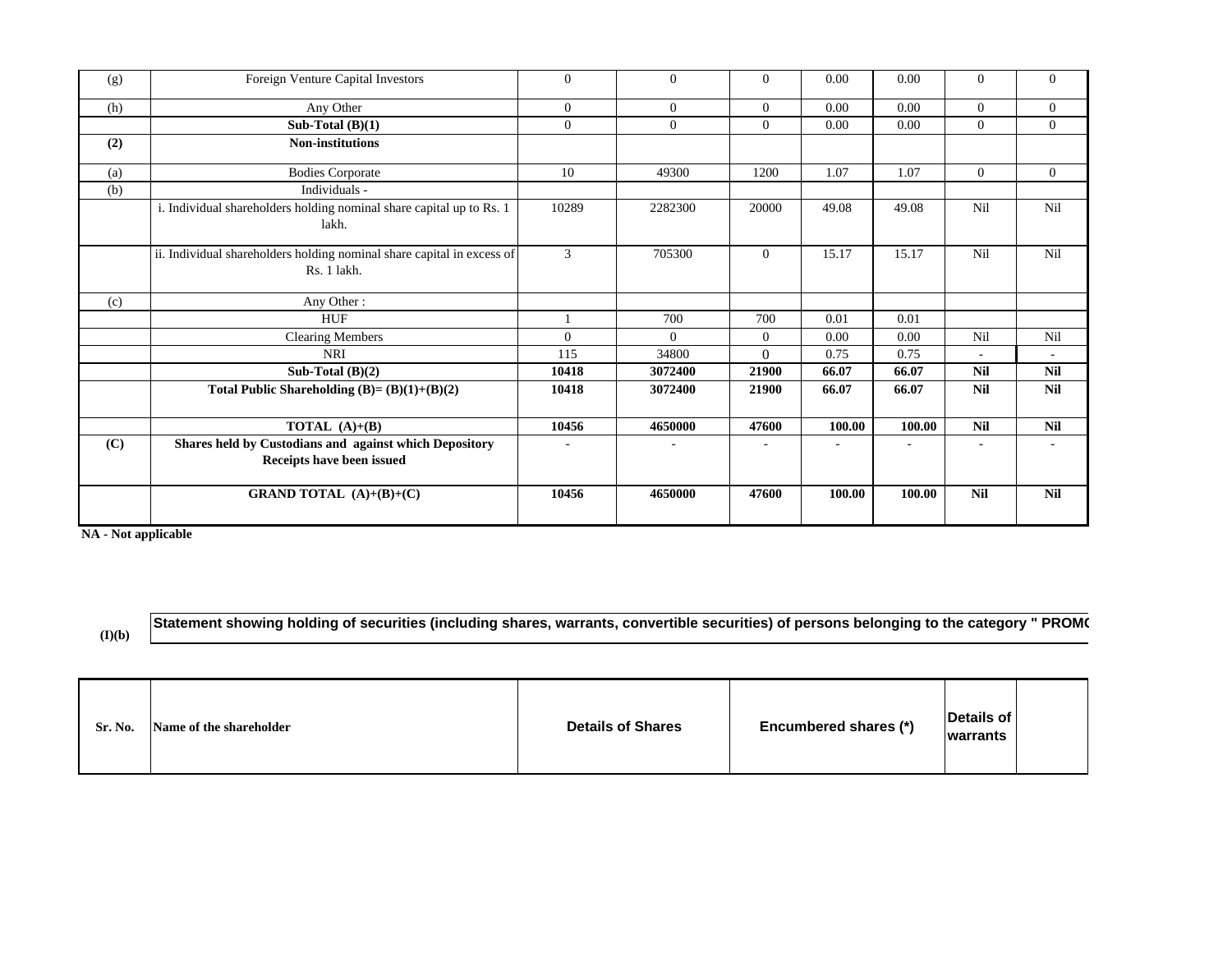|                                    |                       | Number of<br>shares | Shares as a<br>percentage of total   | No.              | As a<br>percenta | As a % of Number<br>grand | of                      | As a %<br>total             |
|------------------------------------|-----------------------|---------------------|--------------------------------------|------------------|------------------|---------------------------|-------------------------|-----------------------------|
|                                    |                       |                     | number of shares                     |                  | ge               | total                     | warrants                | number                      |
|                                    |                       |                     | {i.e., Grand Total                   |                  |                  | $(A)+(B)+(A)$             | held                    | of                          |
|                                    |                       |                     | $(A)+(B)+(C)$                        |                  |                  | C) of sub-                |                         | warrants                    |
|                                    |                       |                     | indicated in                         |                  |                  | clause                    |                         | of the                      |
|                                    |                       |                     | Statement at para<br>$(I)(a)$ above} |                  |                  | (I)(a)                    |                         | same                        |
|                                    |                       |                     |                                      |                  |                  |                           |                         | class                       |
|                                    |                       |                     |                                      |                  |                  |                           |                         |                             |
|                                    |                       |                     |                                      | $\overline{(V)}$ | $(VI) = (V)/(I)$ | (VII)                     | (VIII)                  | (X)                         |
|                                    |                       |                     |                                      |                  | $II)^*$          |                           |                         |                             |
|                                    |                       |                     |                                      |                  | 100              |                           |                         |                             |
| $\mathbf{1}$                       | Kiran Shah            | 964400              | 20.7398                              | $\pmb{0}$        | 0.00             | 0.00                      | $\mathbf 0$             | $\pmb{0}$                   |
| $\overline{2}$                     | Geeta K Shah          | 347600              | 7.4753                               | $\mathbf 0$      | 0.00             | 0.00                      | $\overline{0}$          | $\overline{0}$              |
| 3                                  | Kiran Shah            | 80000               | 1.7204                               | $\mathbf 0$      | 0.00             | 0.00                      | $\Omega$                | $\overline{0}$              |
| $\overline{4}$                     | Kiran Arvindlal Shah  | 50000               | 1.0753                               | $\mathbf 0$      | 0.00             | 0.00                      | $\mathbf 0$             | $\overline{0}$              |
| 5                                  | Pravin H Shah         | 43300               | 0.9312                               | 0                | 0.00             | 0.00                      | $\Omega$                | $\overline{0}$              |
| 6                                  | Geeta Kiran Shah      | 32500               | 0.6989                               | $\overline{0}$   | 0.00             | 0.00                      | $\overline{0}$          | $\overline{0}$              |
| $\overline{7}$                     | Pravin Hiralal Shah   | 5000                | 0.1075                               | $\mathbf 0$      | 0.00             | 0.00                      | $\Omega$                | $\overline{0}$              |
| 8                                  | Pradip M Shah         | 4500                | 0.0968                               | $\overline{0}$   | 0.00             | 0.00                      | O                       | $\overline{0}$              |
| 9                                  | Geeta K Shah          | 1100                | 0.0237                               | $\overline{0}$   | 0.00             | 0.00                      | $\overline{0}$          | $\overline{0}$              |
| 10                                 | Kiran Shah            | 1100                | 0.0237                               | 0                | 0.00             | 0.00                      | $\Omega$                | $\overline{0}$              |
| $\overline{11}$                    | Pravin Shah           | 1100                | 0.0237                               | $\overline{0}$   | 0.00             | 0.00                      | O                       | $\overline{0}$              |
| 12                                 | Minaxiben Shah        | 900                 | 0.0194                               | 0                | 0.00             | 0.00                      | $\mathbf 0$             | $\pmb{0}$                   |
| 13                                 | Arvindbhai Shah       | 800                 | 0.0172                               | 0                | 0.00             | 0.00                      | $\overline{O}$          | $\pmb{0}$                   |
| 14                                 | Pradipbhai Shah       | 500                 | 0.0108                               | 0                | 0.00             | 0.00                      | $\mathbf 0$             | $\mathbf 0$                 |
| 15                                 | Pravin Hiral Shah     | 500                 | 0.0108                               | $\mathbf 0$      | 0.00             | 0.00                      | $\mathbf 0$             | $\overline{0}$              |
| 16                                 | Geetadevi K Shah      | 100                 | 0.0022                               | 0                | 0.00             | 0.00                      | $\mathbf 0$             | $\overline{0}$              |
| $\overline{17}$                    | Geetaben Shah         | 100                 | 0.0022                               | 0                | 0.00             | 0.00                      | $\mathbf 0$             | $\overline{0}$              |
| 18                                 | Pradipkumar shah      | 100                 | 0.0022                               | $\mathbf 0$      | 0.00             | 0.00                      | $\Omega$                | $\overline{0}$              |
| $\overline{19}$                    | Shah Geeta Devi Kiran | 100                 | 0.0022                               | $\overline{0}$   | 0.00             | 0.00                      | $\Omega$                | $\overline{0}$              |
| 20                                 | Shah Geeta ben Kiran  | 100                 | 0.0022                               | 0                | 0.00             | 0.00                      | $\overline{O}$          | $\pmb{0}$                   |
| $\overline{21}$<br>$\overline{22}$ | Shah Kiranray A       | 100                 | 0.0022                               | 0                | 0.00<br>0.00     | 0.00<br>0.00              | $\mathbf 0$<br>$\Omega$ | $\overline{0}$              |
|                                    | Shah Geeta            | 100                 | 0.0022                               | $\pmb{0}$        |                  |                           | $\Omega$                | $\pmb{0}$<br>$\overline{0}$ |
| 23<br>$\overline{24}$              | Geetakumari K Shah    | 100                 | 0.0022                               | $\mathbf 0$      | 0.00<br>0.00     | 0.00<br>0.00              |                         | $\overline{0}$              |
|                                    | Geetagauri Kiran Shah | 100                 | 0.0022                               | 0                |                  |                           | $\mathbf 0$             |                             |
| 25                                 | Geeta Devi K Shah     | 100                 | 0.0022                               | $\mathbf 0$      | 0.00             | 0.00                      | $\mathbf 0$             | $\mathbf 0$                 |
| 26<br>$\overline{27}$              | Geeta Kiran Shah      | 100                 | 0.0022                               | 0                | 0.00             | 0.00                      | $\Omega$                | $\mathbf 0$                 |
| 28                                 | Geetagauri Shah       | 100                 | 0.0022<br>0.0022                     | $\mathbf 0$      | 0.00             | 0.00                      | $\overline{0}$          | $\overline{0}$              |
|                                    | Kiranray A Shah       | 100                 |                                      | $\mathbf 0$      | 0.00             | 0.00                      | $\overline{0}$          | $\overline{0}$              |
| 29                                 | Pradipbhai Shah       | 100                 | 0.0022                               | 0                | 0.00             | 0.00                      | $\Omega$                | $\pmb{0}$                   |
| $\overline{30}$                    | Pradipray Shah        | 100                 | 0.0022                               | 0                | 0.00             | 0.00                      | $\Omega$                | $\overline{0}$              |
| 31                                 | Pradip Shah           | 100                 | 0.0022                               | $\overline{0}$   | 0.00             | 0.00                      | $\Omega$                | $\overline{0}$              |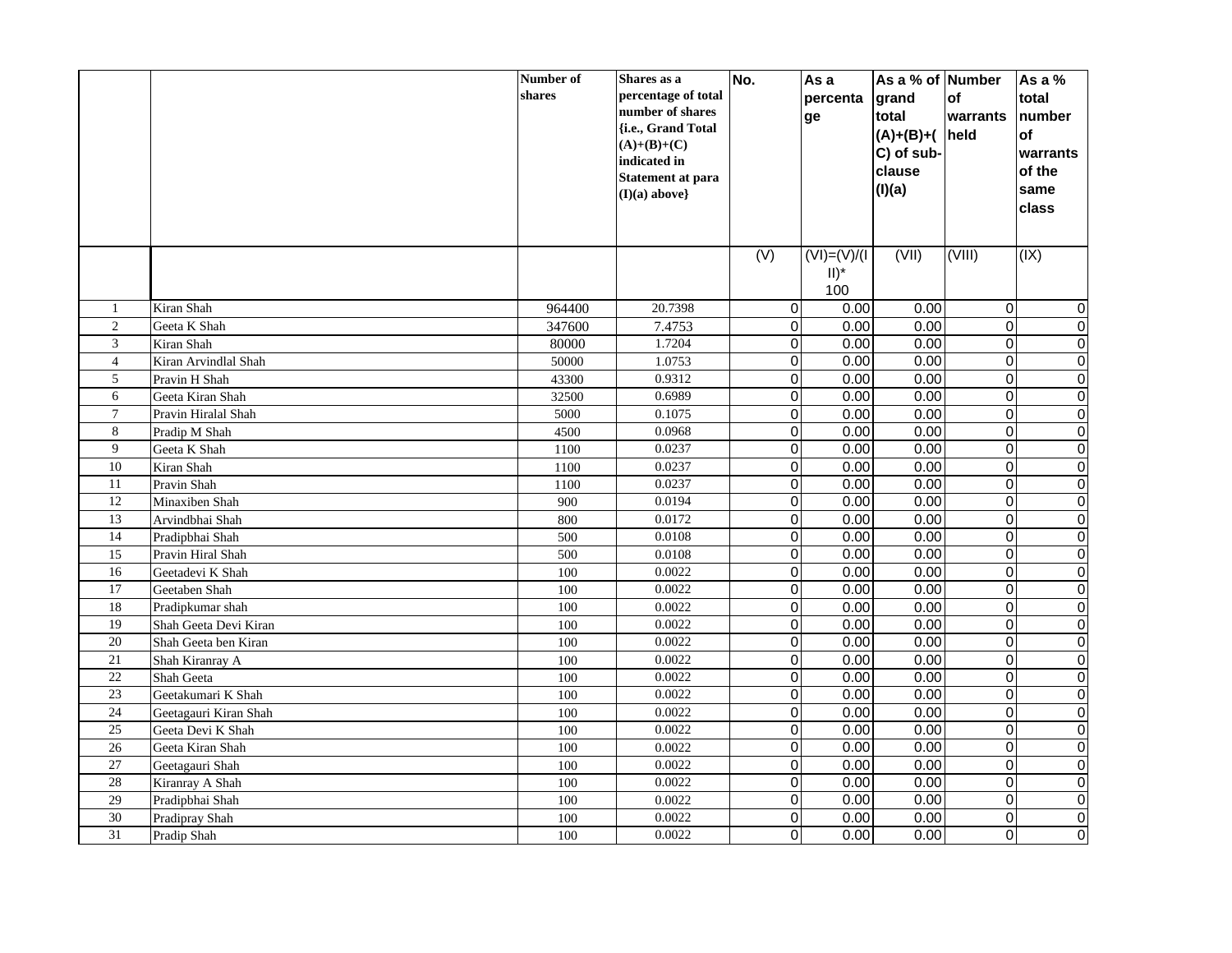| 32           | Pradipchandra Shah   | 100            | 0.0022  | 0.00 | 0.001 |                |
|--------------|----------------------|----------------|---------|------|-------|----------------|
| 33           | Pradip Shah          | 100            | 0.0022  | 0.00 | 0.00  | 0              |
| 34           | Geetadevi Kiran Shah | 100            | 0.0022  | 0.00 | 0.00  | 0              |
| 35           | Geetaben Shah        | 100            | 0.0022  | 0.00 | 0.00  | 0              |
| 36           | Geeta K Shah         | 100            | 0.0022  | 0.00 | 0.00  |                |
| 37           | Neil Kiran Shah      | 25700          | 0.5527  | 0.00 | 0.00  |                |
| 38           | Neha Vora            | 16500          | 0.3548  | 0.00 | 0.00  | 0              |
| <b>TOTAL</b> |                      | <b>1577600</b> | 33.9282 | 0.00 | 0.00  | $\overline{0}$ |

| $(I)(c)$ (i)     |                         | Statement showing holding of securities (including shares, warrants, convertible securities) of persons belonging to the category<br>"Public" and holding more than 1% of the total number of shares. |                                                                                                                                                                                        |                                                                 |                                                                                  |                                                                                            |                                                                                            |                                                                                                                       |
|------------------|-------------------------|-------------------------------------------------------------------------------------------------------------------------------------------------------------------------------------------------------|----------------------------------------------------------------------------------------------------------------------------------------------------------------------------------------|-----------------------------------------------------------------|----------------------------------------------------------------------------------|--------------------------------------------------------------------------------------------|--------------------------------------------------------------------------------------------|-----------------------------------------------------------------------------------------------------------------------|
| Sr. No.          | Name of the shareholder | Number of<br>shares                                                                                                                                                                                   | <b>Details of Shares</b><br>Shares as a<br>percentage of total $of$<br>number of shares<br>{i.e., Grand Total<br>$(A)+(B)+(C)$<br>indicated in<br>Statement at para<br>$(I)(a)$ above} | <b>Details of warrants</b><br><b>Number</b><br>warrants<br>held | As a $%$<br>total<br>number<br>lof<br><b>warrants</b><br>of the<br>same<br>class | convertible<br><b>Number</b><br><b>of</b><br>convertib number<br>le<br>securitie<br>s held | <b>Details of</b><br>% w.r.t.<br>total<br>lof<br>convertib<br>lle<br>securitie<br>s of the | <b>Total</b><br>shares<br>(includin<br>g<br>underlyin<br>g shares<br>assumin<br>g full                                |
|                  |                         |                                                                                                                                                                                                       |                                                                                                                                                                                        |                                                                 |                                                                                  |                                                                                            | same<br>class                                                                              | conversi<br>on of<br>warrants<br>and<br>convertib<br>le<br>securitie<br>s) as a $%$<br>of diluted<br>share<br>capital |
|                  | Gajanand K. Malpani     | 480000                                                                                                                                                                                                | 10.3226                                                                                                                                                                                | 0                                                               | $\Omega$                                                                         | 0                                                                                          | 10                                                                                         | $\overline{0}$                                                                                                        |
| $\boldsymbol{2}$ | Laxminarayan G. Malpani | 170000                                                                                                                                                                                                | 3.6559                                                                                                                                                                                 | $\overline{0}$                                                  | <sup>o</sup>                                                                     | 0                                                                                          | l0                                                                                         | $\mathbf 0$                                                                                                           |
| 3                | Willingdon Cristian     | 55300                                                                                                                                                                                                 | 1.1892                                                                                                                                                                                 | $\overline{0}$                                                  | $\Omega$                                                                         | 0                                                                                          | 0                                                                                          | $\mathbf 0$                                                                                                           |
|                  | <b>TOTAL</b>            | 705300                                                                                                                                                                                                | 15.1677                                                                                                                                                                                | 0                                                               | $\Omega$                                                                         | 0                                                                                          | $\overline{0}$                                                                             | $\Omega$                                                                                                              |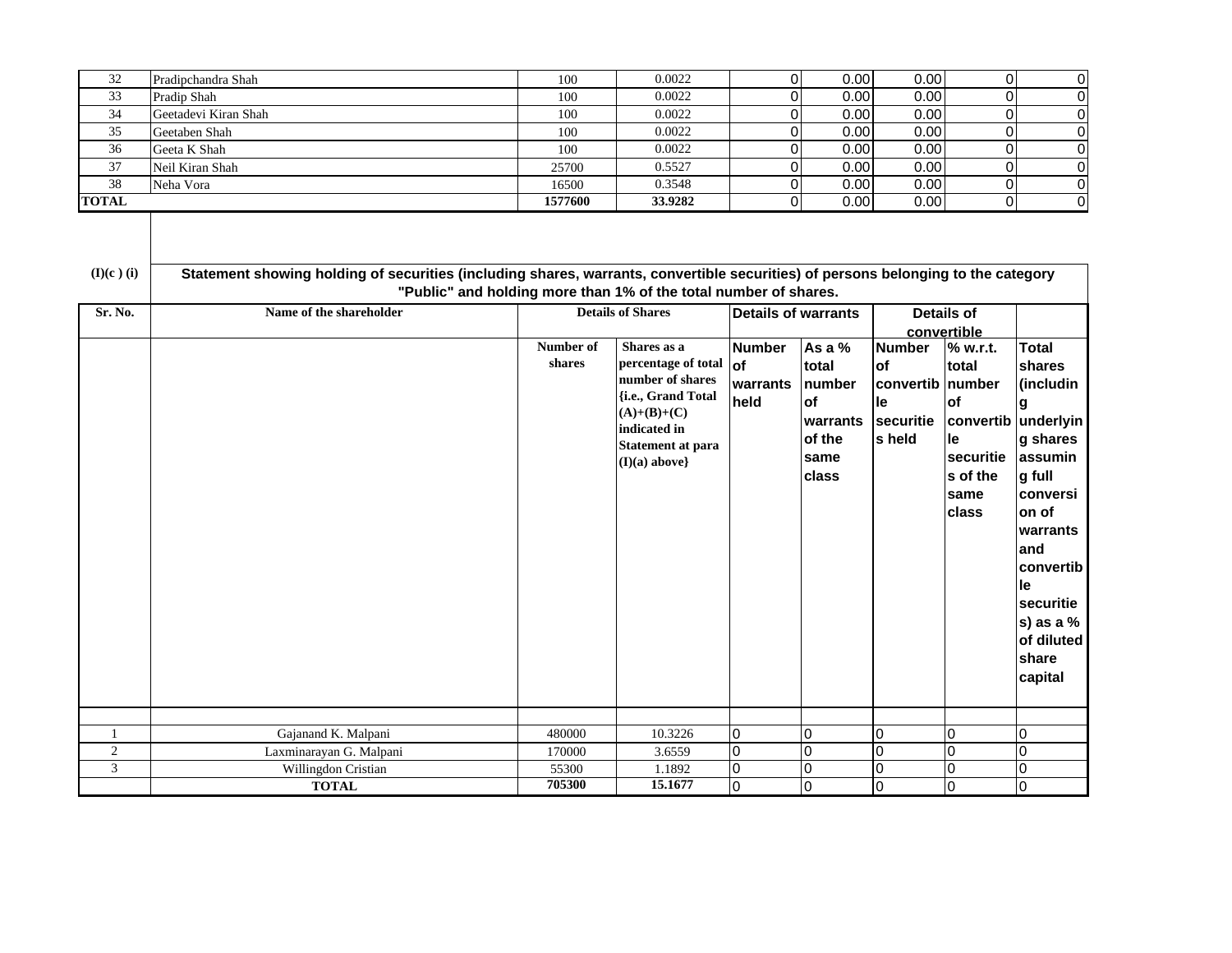| (I)(c(ii))    | Statement showing holding of securities (including shares, warrants, convertible securities) of persons (together with PAC) belonging to<br>the category "Public" and holding more than 5% of the total number of shares of the company |                            |                                                                                                                                                                         |                                         |                                                                                |                                                               |                                                                                                               |                                                                                                                                                                                                                   |
|---------------|-----------------------------------------------------------------------------------------------------------------------------------------------------------------------------------------------------------------------------------------|----------------------------|-------------------------------------------------------------------------------------------------------------------------------------------------------------------------|-----------------------------------------|--------------------------------------------------------------------------------|---------------------------------------------------------------|---------------------------------------------------------------------------------------------------------------|-------------------------------------------------------------------------------------------------------------------------------------------------------------------------------------------------------------------|
| <b>SR.NO</b>  | Name of the shareholder                                                                                                                                                                                                                 | <b>Number of</b><br>shares | Shares as a<br>percentage of<br>total number of<br>shares {i.e.,<br><b>Grand Total</b><br>$(A)+(B)+(C)$<br>indicated in<br><b>Statement at</b><br>para (I)(a)<br>above} | <b>Details of</b><br>warrants           |                                                                                | <b>Details of</b><br>convertib<br>le<br>securitie<br>S        |                                                                                                               | <b>Total</b><br>shares<br>(includin<br>g<br>underlyin<br>g shares<br>assumin<br>g full<br>conversi<br>on of<br>warrants<br>and<br>convertib<br>le<br>securitie<br>$s)$ as a $%$<br>of diluted<br>share<br>capital |
|               |                                                                                                                                                                                                                                         |                            |                                                                                                                                                                         | <b>Number</b><br>of<br>warrants<br>held | As a %<br>total<br>number<br><b>of</b><br>lwarrants<br>of the<br>same<br>class | <b>Number</b><br>of<br>convertib<br>le<br>securitie<br>s held | $\overline{\%}$ w.r.t.<br>total<br>number<br>lof<br>convertib<br>le<br>securitie<br>s of the<br>same<br>ععماء |                                                                                                                                                                                                                   |
|               | Gajanand K. Malpani                                                                                                                                                                                                                     | 480000                     | 10.3226 0                                                                                                                                                               |                                         | $\bf{0}$                                                                       | 0                                                             | $\Omega$                                                                                                      | 0                                                                                                                                                                                                                 |
| <b>TOTAL:</b> |                                                                                                                                                                                                                                         | 480000                     | 10.3226 0                                                                                                                                                               |                                         | 0                                                                              | 0                                                             | 0                                                                                                             | $\overline{0}$                                                                                                                                                                                                    |

| (I)(d)  | Statement showing details of locked-in shares |                  |                                              |
|---------|-----------------------------------------------|------------------|----------------------------------------------|
| Sr. No. | Name of the shareholder                       | Number of        | Locked-in shares as a percentage of total    |
|         |                                               | locked-in shares | number of shares { <i>i.e.</i> , Grand Total |
|         | Not applicable                                |                  |                                              |
|         | <b>TOTAL</b>                                  |                  |                                              |